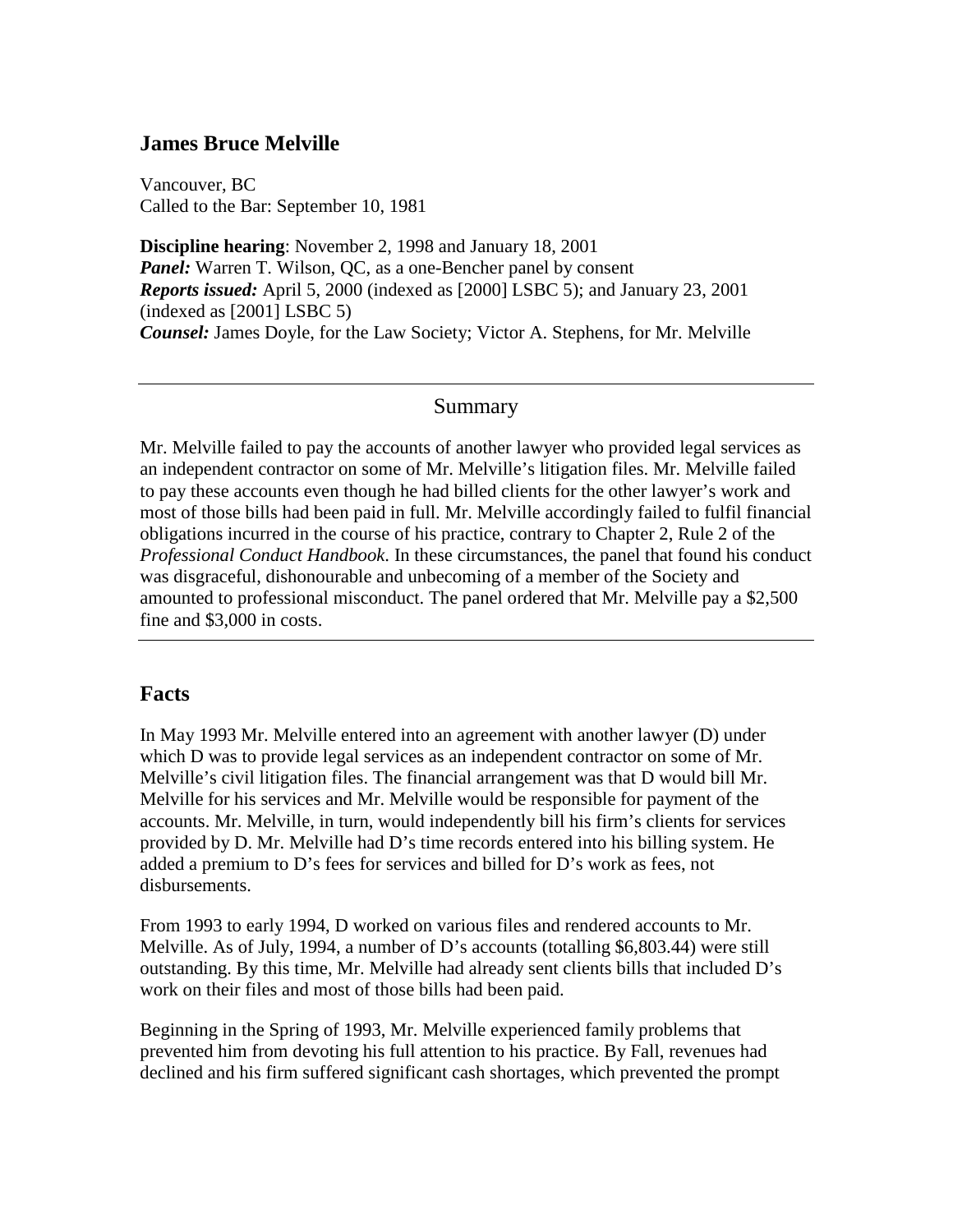payment of accounts in a timely way. Unable to reverse these problems, Mr. Melville ceased operation of his firm on July 31, 1994 to prevent further losses.

When D sought to have his accounts paid, Mr. Melville took the position that his financial circumstances did not allow him to pay all of his creditors, and that some ranked in priority to D.

Mr. Melville subsequently became a salaried employee of another law firm (which did not assume the liabilities of his firm). Mr. Melville continued to collect the outstanding accounts receivable of his firm, but those collections were not sufficient to satisfy all the firm's liabilities. As of August, 1994, Mr. Melville's personal income also suffered and he had significant personal liabilities.

In September, 1997 D commenced an action to recover his outstanding accounts; that action settled in September, 1998.

# **Verdict**

The hearing panel considered previous discipline decisions, including DCD 99/09, and took note of *Re: Tomporowski and Saskatchewan Association of Architects* (1994) 113 DLR (4th) 793 (Saskatchewan QB), which dealt with a similar situation.

The panel noted that Mr. Melville's characterization of his billing as fees, both in his accounting system and on his bills to clients, did not in fact make the amounts billed by D any different from disbursements incurred. Mr. Melville did not put forward assertions about the position of preferred and secured creditors until December, 1994, which was long after he had collected and spent the money realized by him from the work that D had done.

Mr. Melville did not at any point make a new arrangement with  $D$  (such as allowing  $D$  to bill clients directly) that would have protected D's interests. Mr. Melville chose not to do so, but rather he used the money received prior to July 22, 1994 to pay persons other than D.

Mr. Melville failed to fulfil financial obligations incurred in the course of his practice, contrary to Chapter 2, Rule 2 of the *Professional Conduct Handbook*. In these circumstances, his conduct in failing to pay D when he had received payment from clients for the work of D was disgraceful, dishonourable or unbecoming of a member of the Society and amounted to professional misconduct.

# **Penalty**

The hearing panel noted that members of the legal profession are not immune from suffering financial difficulties. In this case, it was troubling that Mr. Melville did not simply fail to pay professional debts as they fell due, but rather billed clients for those debts and was paid for them, but then failed to pay them off.